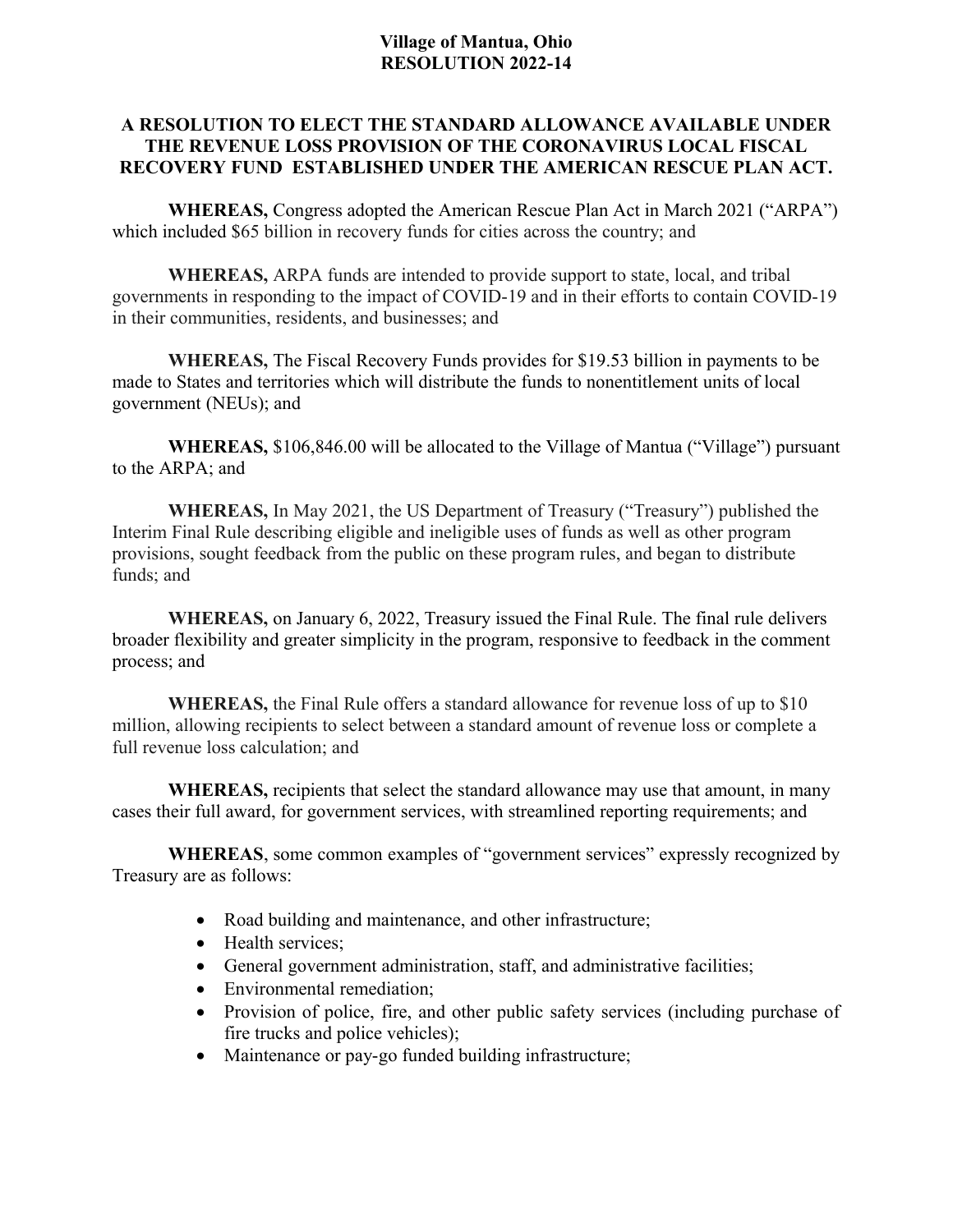## **Village of Mantua, Ohio RESOLUTION 2022-14**

• Modernization of cybersecurity, including hardware, software, and protection of critical infrastructure; and

**WHEREAS**, "Government services is [deemed by Treasury] the most flexible eligible use category under the SLFRF program, and funds are subject to streamlined reporting and compliance requirements"; and

**WHEREAS**, funds utilized pursuant to the standard revenue loss allowance continue to have certain restrictions, including:

- Deposit into pension funds;
- Satisfaction of settlements or judgments;
- Contributions to financial reserves or "rainy day" funds; and

**WHEREAS,** this Council deems it the best use of its allocation of ARPA funds to adopt the standard allowance for revenue loss, permitting the use of these funds for the provision of government services.

**NOW THEREFORE IT BE RESOLVED** by the Council of the Village of Mantua, a majority or more of the members elected thereto concurring, that:

**SECTION 1.** This Council hereby elects the standard allowance available under the revenue loss provision of the American Rescue Plan Act in the amount of \$106,846.00, or such other amount as may constitute its full award, to be used for the general provision of government services.

**SECTION 2.** All obligations paid under the authority of this Resolution shall be incurred within a specific time period, beginning March 3, 2021, with all funds obligated by December 31, 2024 and all funds spent by December 31, 2026.

**SECTION 3.** The Village further acknowledges that it must comply with the applicable requirements of the federal Uniform Guidance regarding procurement, contracting, and conflicts of interest and must follow all applicable state and local laws and regulations.

**SECTION 4.** It is hereby found and determined that all formal actions of this Council concerning and relating to the passage of this Resolution were adopted in open meetings of this Council, and that deliberations of this Council and any of its committees that resulted in such formal actions were in meetings open to the public, in compliance with Section 121.22 of the Ohio Revised Code.

**SECTION 5.** This Resolution shall be in full force and effect after approval by a majority of the members elected to the Mantua Village Council at the earliest time allowed by law.

**PASSED IN COUNCIL** this  $15<sup>th</sup>$  day of <u>March</u>, 2022.